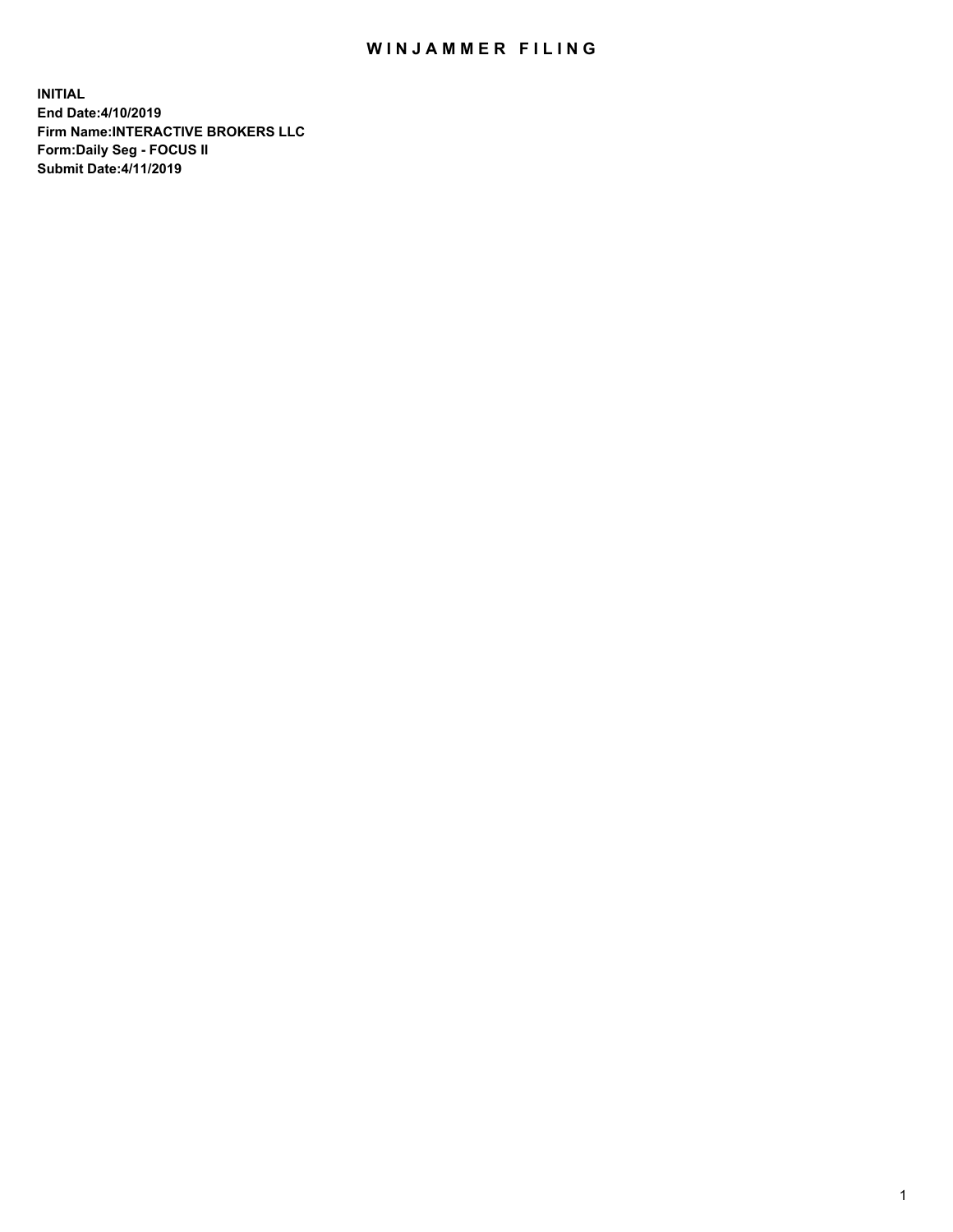**INITIAL End Date:4/10/2019 Firm Name:INTERACTIVE BROKERS LLC Form:Daily Seg - FOCUS II Submit Date:4/11/2019 Daily Segregation - Cover Page**

| Name of Company                                                                                                                                                                                                                                                                                                                | <b>INTERACTIVE BROKERS LLC</b>                                                                  |
|--------------------------------------------------------------------------------------------------------------------------------------------------------------------------------------------------------------------------------------------------------------------------------------------------------------------------------|-------------------------------------------------------------------------------------------------|
| <b>Contact Name</b>                                                                                                                                                                                                                                                                                                            | James Menicucci                                                                                 |
| <b>Contact Phone Number</b>                                                                                                                                                                                                                                                                                                    | 203-618-8085                                                                                    |
| <b>Contact Email Address</b>                                                                                                                                                                                                                                                                                                   | jmenicucci@interactivebrokers.c<br>om                                                           |
| FCM's Customer Segregated Funds Residual Interest Target (choose one):<br>a. Minimum dollar amount: ; or<br>b. Minimum percentage of customer segregated funds required:% ; or<br>c. Dollar amount range between: and; or<br>d. Percentage range of customer segregated funds required between:% and%.                         | $\overline{\mathbf{0}}$<br>$\overline{\mathbf{0}}$<br>155,000,000 245,000,000<br>0 <sub>0</sub> |
| FCM's Customer Secured Amount Funds Residual Interest Target (choose one):<br>a. Minimum dollar amount: ; or<br>b. Minimum percentage of customer secured funds required:%; or<br>c. Dollar amount range between: and; or<br>d. Percentage range of customer secured funds required between:% and%.                            | $\overline{\mathbf{0}}$<br>$\overline{\mathbf{0}}$<br>80,000,000 120,000,000<br>00              |
| FCM's Cleared Swaps Customer Collateral Residual Interest Target (choose one):<br>a. Minimum dollar amount: ; or<br>b. Minimum percentage of cleared swaps customer collateral required:% ; or<br>c. Dollar amount range between: and; or<br>d. Percentage range of cleared swaps customer collateral required between:% and%. | $\overline{\mathbf{0}}$<br>$\underline{\mathbf{0}}$<br>0 <sub>0</sub><br>0 <sub>0</sub>         |

Attach supporting documents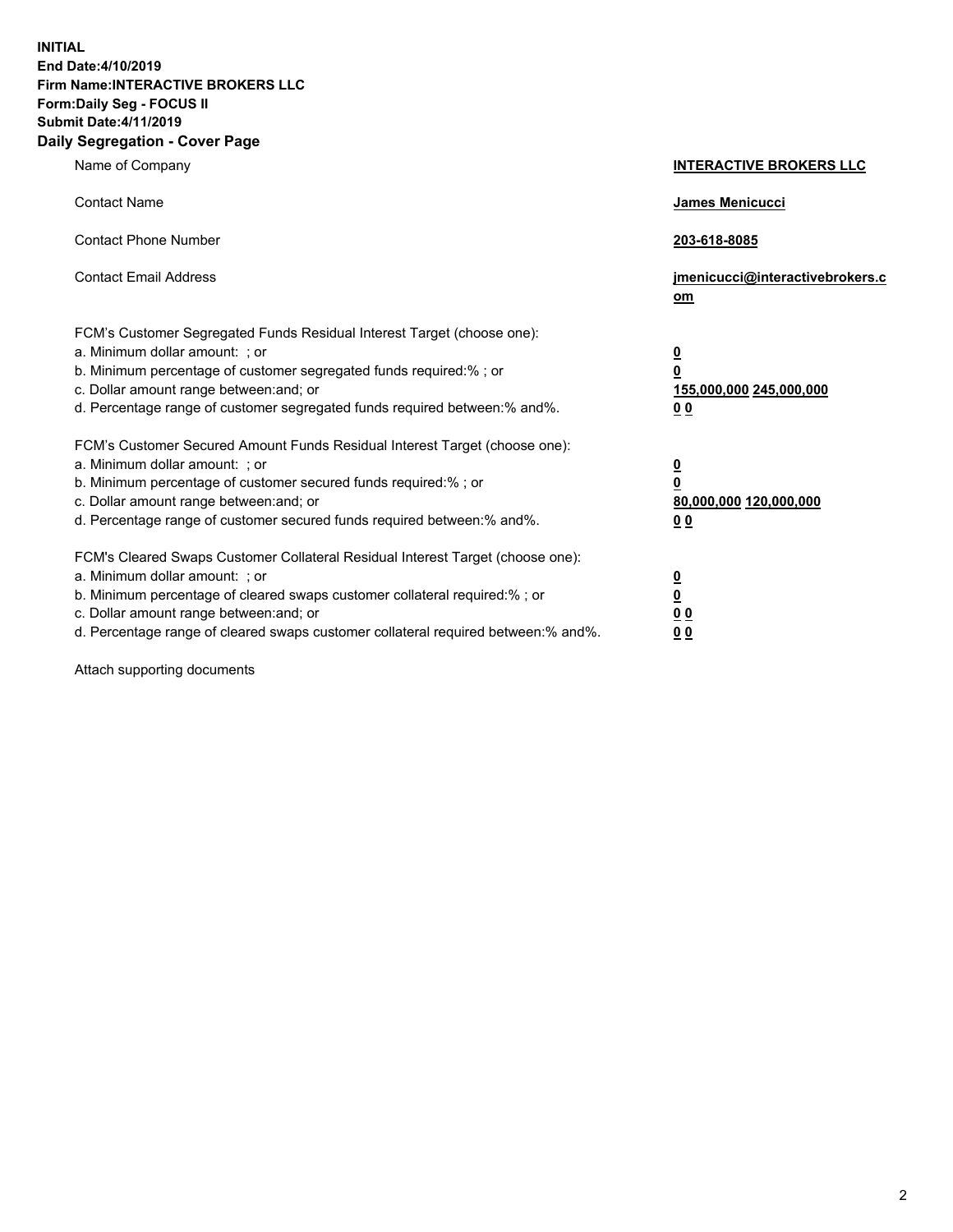## **INITIAL End Date:4/10/2019 Firm Name:INTERACTIVE BROKERS LLC Form:Daily Seg - FOCUS II Submit Date:4/11/2019 Daily Segregation - Secured Amounts**

|                | Daily Əeyleyatıoli - Əeculeu Allıoulits                                                     |                                 |
|----------------|---------------------------------------------------------------------------------------------|---------------------------------|
|                | Foreign Futures and Foreign Options Secured Amounts                                         |                                 |
|                | Amount required to be set aside pursuant to law, rule or regulation of a foreign            | $0$ [7305]                      |
|                | government or a rule of a self-regulatory organization authorized thereunder                |                                 |
| $\mathbf{1}$ . | Net ledger balance - Foreign Futures and Foreign Option Trading - All Customers             |                                 |
|                | A. Cash                                                                                     | 432,873,174 [7315]              |
|                | B. Securities (at market)                                                                   | $0$ [7317]                      |
| 2.             | Net unrealized profit (loss) in open futures contracts traded on a foreign board of trade   | 12,644,215 [7325]               |
| 3.             | Exchange traded options                                                                     |                                 |
|                | a. Market value of open option contracts purchased on a foreign board of trade              | 96,291 [7335]                   |
|                | b. Market value of open contracts granted (sold) on a foreign board of trade                | $-9,669$ [7337]                 |
| 4.             | Net equity (deficit) (add lines 1. 2. and 3.)                                               | 445,604,011 [7345]              |
| 5.             | Account liquidating to a deficit and account with a debit balances - gross amount           | 4,014 [7351]                    |
|                | Less: amount offset by customer owned securities                                            | 0 [7352] 4,014 [7354]           |
| 6.             | Amount required to be set aside as the secured amount - Net Liquidating Equity              | 445,608,025 [7355]              |
|                | Method (add lines 4 and 5)                                                                  |                                 |
| 7.             | Greater of amount required to be set aside pursuant to foreign jurisdiction (above) or line | 445,608,025 [7360]              |
|                | 6.                                                                                          |                                 |
|                | FUNDS DEPOSITED IN SEPARATE REGULATION 30.7 ACCOUNTS                                        |                                 |
| 1.             | Cash in banks                                                                               |                                 |
|                | A. Banks located in the United States                                                       | 58,199,228 [7500]               |
|                | B. Other banks qualified under Regulation 30.7                                              | 0 [7520] 58,199,228 [7530]      |
| 2.             | Securities                                                                                  |                                 |
|                | A. In safekeeping with banks located in the United States                                   | 412,377,078 [7540]              |
|                | B. In safekeeping with other banks qualified under Regulation 30.7                          | 0 [7560] 412,377,078 [7570]     |
| 3.             | Equities with registered futures commission merchants                                       |                                 |
|                | A. Cash                                                                                     | $0$ [7580]                      |
|                | <b>B.</b> Securities                                                                        | $0$ [7590]                      |
|                | C. Unrealized gain (loss) on open futures contracts                                         | $0$ [7600]                      |
|                | D. Value of long option contracts                                                           | $0$ [7610]                      |
|                | E. Value of short option contracts                                                          | 0 [7615] 0 [7620]               |
| 4.             | Amounts held by clearing organizations of foreign boards of trade                           |                                 |
|                | A. Cash                                                                                     | $0$ [7640]                      |
|                | <b>B.</b> Securities                                                                        | $0$ [7650]                      |
|                | C. Amount due to (from) clearing organization - daily variation                             | $0$ [7660]                      |
|                | D. Value of long option contracts                                                           | $0$ [7670]                      |
| 5.             | E. Value of short option contracts                                                          | 0 [7675] 0 [7680]               |
|                | Amounts held by members of foreign boards of trade                                          |                                 |
|                | A. Cash<br><b>B.</b> Securities                                                             | 98,263,616 [7700]               |
|                | C. Unrealized gain (loss) on open futures contracts                                         | $0$ [7710]<br>195,115 [7720]    |
|                | D. Value of long option contracts                                                           | 96,291 [7730]                   |
|                | E. Value of short option contracts                                                          | -9,669 [7735] 98,545,353 [7740] |
| 6.             | Amounts with other depositories designated by a foreign board of trade                      | 0 [7760]                        |
| 7.             | Segregated funds on hand                                                                    | $0$ [7765]                      |
| 8.             | Total funds in separate section 30.7 accounts                                               | 569,121,659 [7770]              |
| 9.             | Excess (deficiency) Set Aside for Secured Amount (subtract line 7 Secured Statement         | 123,513,634 [7380]              |
|                | Page 1 from Line 8)                                                                         |                                 |
| 10.            | Management Target Amount for Excess funds in separate section 30.7 accounts                 | 80,000,000 [7780]               |
| 11.            | Excess (deficiency) funds in separate 30.7 accounts over (under) Management Target          | 43,513,634 [7785]               |
|                |                                                                                             |                                 |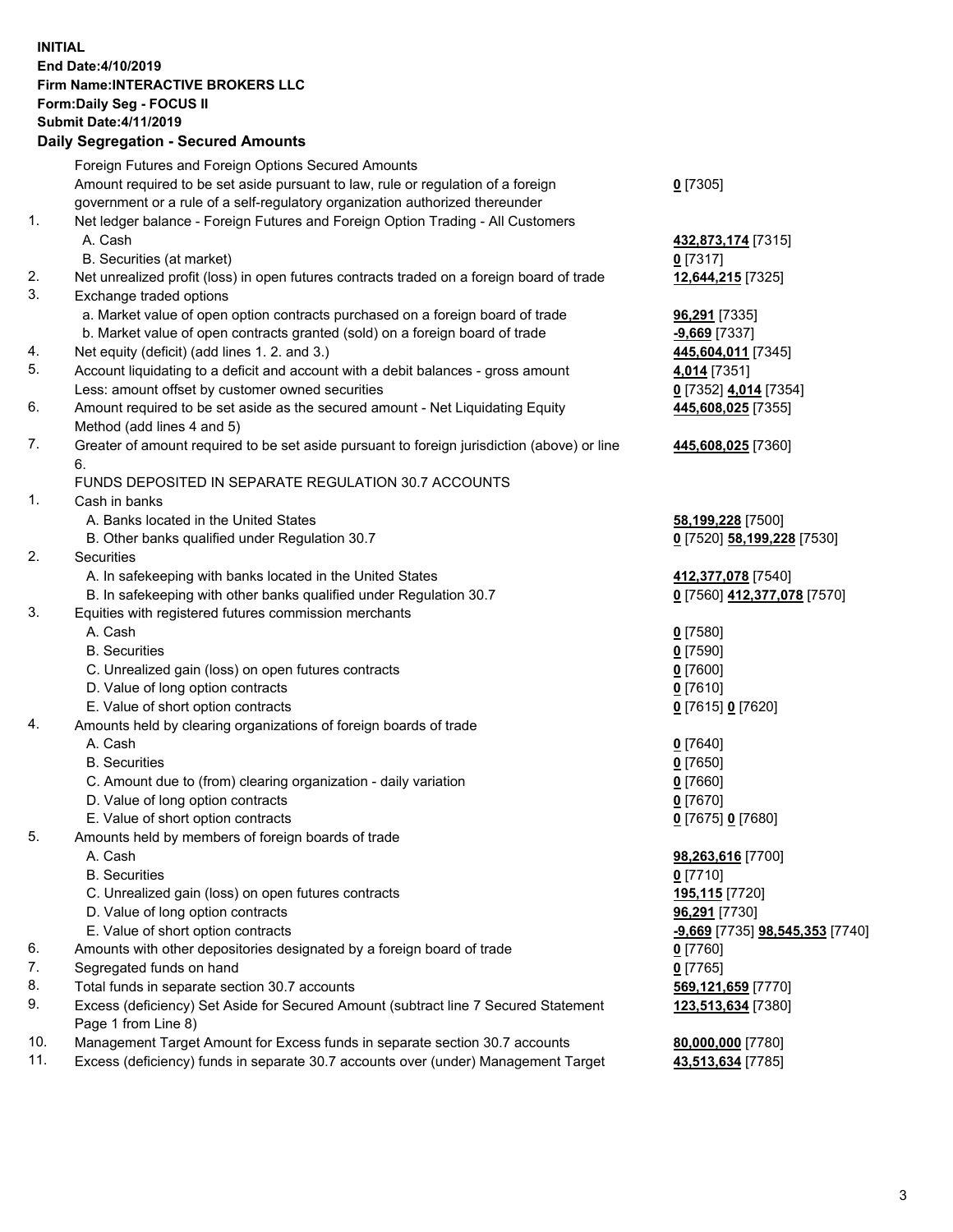**INITIAL End Date:4/10/2019 Firm Name:INTERACTIVE BROKERS LLC Form:Daily Seg - FOCUS II Submit Date:4/11/2019 Daily Segregation - Segregation Statement** SEGREGATION REQUIREMENTS(Section 4d(2) of the CEAct) 1. Net ledger balance A. Cash **3,763,713,062** [7010] B. Securities (at market) **0** [7020] 2. Net unrealized profit (loss) in open futures contracts traded on a contract market **71,692,733** [7030] 3. Exchange traded options A. Add market value of open option contracts purchased on a contract market **145,055,844** [7032] B. Deduct market value of open option contracts granted (sold) on a contract market **-203,963,089** [7033] 4. Net equity (deficit) (add lines 1, 2 and 3) **3,776,498,550** [7040] 5. Accounts liquidating to a deficit and accounts with debit balances - gross amount **1,218,079** [7045] Less: amount offset by customer securities **0** [7047] **1,218,079** [7050] 6. Amount required to be segregated (add lines 4 and 5) **3,777,716,629** [7060] FUNDS IN SEGREGATED ACCOUNTS 7. Deposited in segregated funds bank accounts A. Cash **543,952,153** [7070] B. Securities representing investments of customers' funds (at market) **2,260,706,795** [7080] C. Securities held for particular customers or option customers in lieu of cash (at market) **0** [7090] 8. Margins on deposit with derivatives clearing organizations of contract markets A. Cash **6,026,796** [7100] B. Securities representing investments of customers' funds (at market) **1,218,971,486** [7110] C. Securities held for particular customers or option customers in lieu of cash (at market) **0** [7120] 9. Net settlement from (to) derivatives clearing organizations of contract markets **7,644,886** [7130] 10. Exchange traded options A. Value of open long option contracts **145,139,712** [7132] B. Value of open short option contracts **-204,073,586** [7133] 11. Net equities with other FCMs A. Net liquidating equity **0** [7140] B. Securities representing investments of customers' funds (at market) **0** [7160] C. Securities held for particular customers or option customers in lieu of cash (at market) **0** [7170] 12. Segregated funds on hand **0** [7150] 13. Total amount in segregation (add lines 7 through 12) **3,978,368,242** [7180] 14. Excess (deficiency) funds in segregation (subtract line 6 from line 13) **200,651,613** [7190] 15. Management Target Amount for Excess funds in segregation **155,000,000** [7194] 16. Excess (deficiency) funds in segregation over (under) Management Target Amount **45,651,613** [7198]

Excess